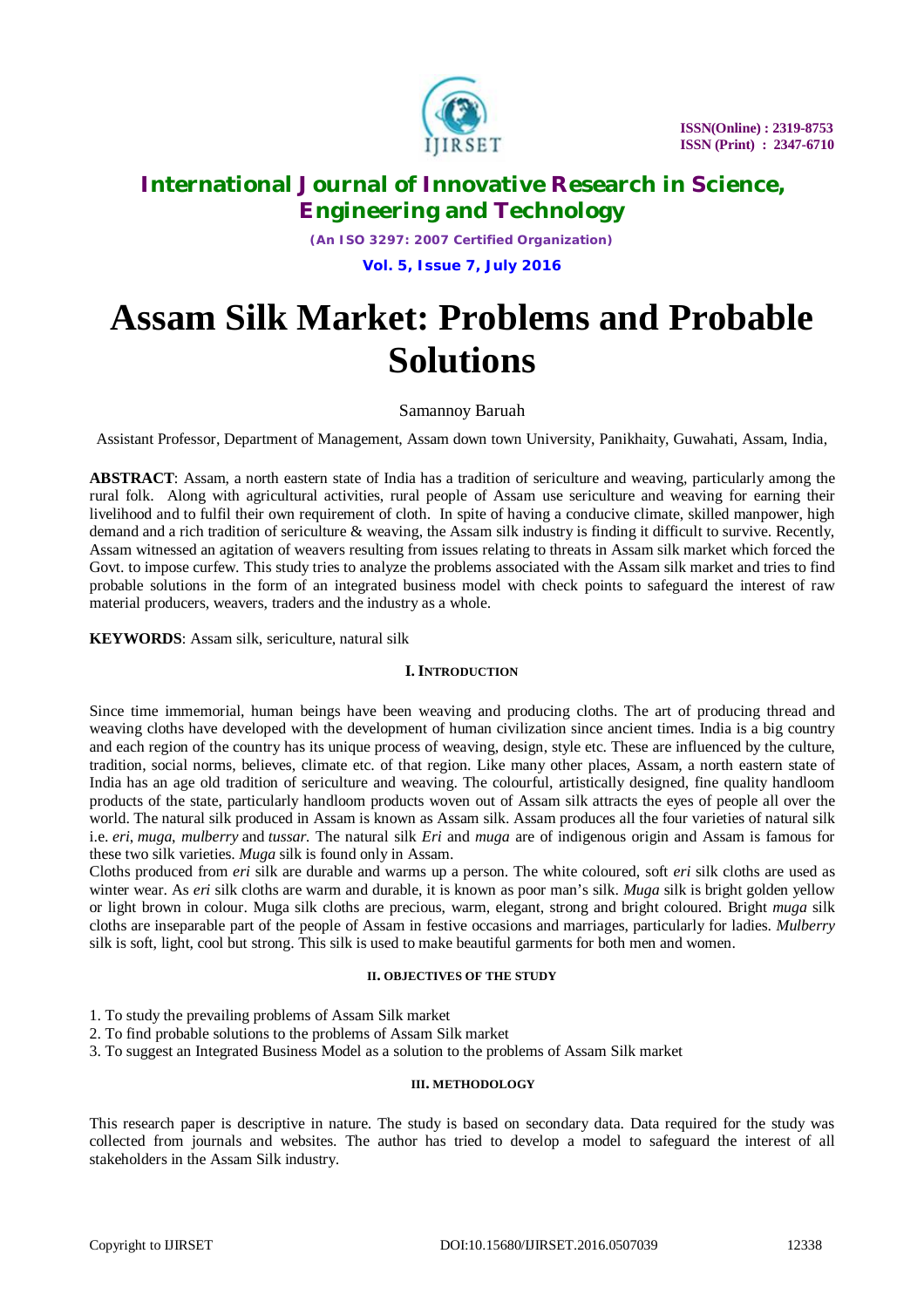

*(An ISO 3297: 2007 Certified Organization)*

#### **Vol. 5, Issue 7, July 2016**

#### **IV. ASSAM SILK INDUSTRY**

The production of the indigenous silk varieties of Assam can be seen throughout the state, but the activities are mainly concentrated in Sualkuchi area. Sualkuchi is called the Manchester of Assam. Most of the natural silk produced in the state is brought to Sualkuchi which is situated on the north bank of river Brahmaputra in the Kamrup district of Assam. Assam silk industry is basically a labour intensive cottage industry. Presently, 20,000 hectars of land is under muga, mulberry and eri cultivation, involving 2.6 lakh families in more than 10,000 villages of the State. There is high demand for Assam silk fabrics and therefore many people have started semi automatic factories to produce silk garments. In 2011 – 2012, Assam produced 2,109 metric tonnes of silk out of which *muga* accounts for 115 metric tonnes, *mulberry* accounts for 18 metric tonnes and *eri* accounts for 1,976 metric tonnes. Most of the cloths and garments made of assam silk are traditional in nature with unique designs which have high social and cultural value. These cloths and garments are generally sold by the weavers throughout the state in an unorganized market.

#### **V. ASSAM SILK MARKET AND ITS PROBLEMS**

Assam silk has a very good market both inside and outside the state due to its quality, bright colour, attractive designs and traditional values. For evidence, the demand for *muga* silk which is exclusive to Assam, is growing day by day and it is gaining popularity as high-end fashion fabric both in India and abroad. But the production of this golden silk is not increasing as expected. Our country has a demand of around 26,000 MT of silk yarns, against which the country produces around 18,000 MT of silk yarns. Unfortunately, Assam silk producers, weavers and traders have failed to exploit the market potential. There is a gap between demand and supply. The shortfall is made up by imported silk yarns from China, Japan and Italy.

Central and state govt. have a good number of schemes for the development of sericulture and weaving, however, people are yet to see a significant benefit of these schemes. Although a huge amount of money is spent, the result is pathetic. This is because of poor planning, poor implementation and corruption. This is evident from the fact that Assam produced 95 MT *muga,*

way back in 1957, and has produced 115 MT in 2011 – 2012. Urbanization and shortage of skilled agricultural labour is another reason for the shortage of Assam silk production.

Assam silk industry is an unorganized industry. Most of the people engaged in production and marketing, are small entrepreneurs, less educated and do not know, how to market their production systematically in the market. There is no effective mechanism to standardize the quality and price. Some clever middlemen and traders are taking advantage of this situation and making money by betraying the original silk producers and weavers.

It is a general feeling that Assam silk is costlier than the silk imported from outside Assam particularly from Banares. However, a close look reveals that if it is natural silk, there is not much difference in cost of Assam silk and the silk imported from outside Assam, produced in different silk centers in the country. But when natural silk is blended with cheap imported Chinese silk or artificial silk yarns, the cost of such fabric becomes significantly low compared to pure natural silk fabric. As most of the customers are ignorant of the silk quality, some dishonest traders are taking advantage of this situation and earning huge profit by selling blended fabric as pure silk fabrics. The sufferers are the Assam silk weavers, who for survival are forced to sell their genuine products at throwaway prices to the bulk buyers who have a hold in the market. A clear evidence of this suffering was seen when Sualkuchi weavers protested the procurement of Banarsi silk by local traders, and burnt stocks of blended silk garments. There was a clash between weavers and the police. Govt. had to impose curfew to tackle the situation.

## **VI. PROBABLE SOLUTIONS**

It seems that the only major and permanent way to find solutions to the problems of Assam silk market is to increase the production. If state's own production of silk yarns can be increased to meet the growing demand, it will close down ways for imported cheap silk from outside the state. Increased production will ensure regular supply of silk yarns to the weavers at reasonable price which will ultimately make the Assam silk garments price competitive in the market.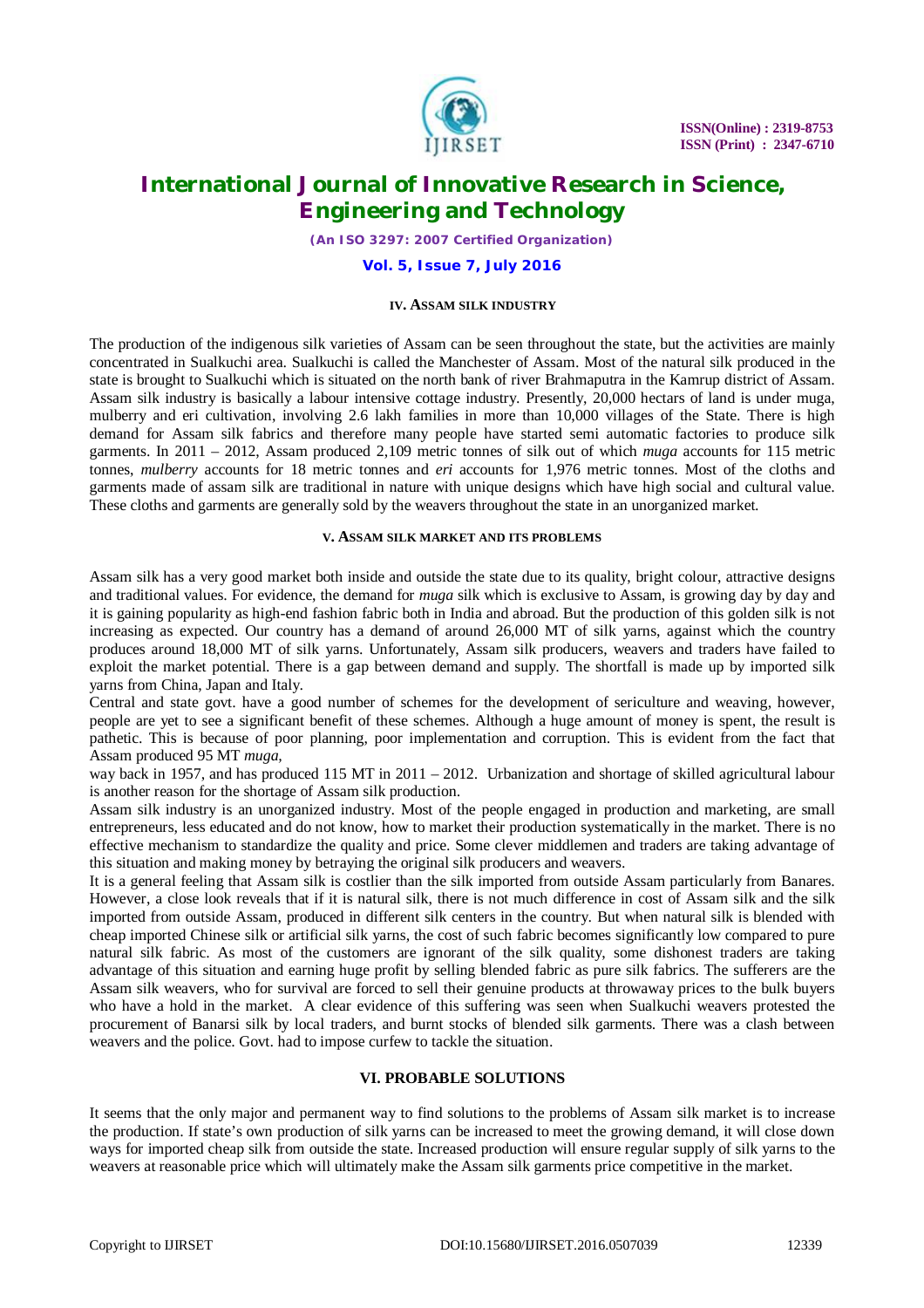

*(An ISO 3297: 2007 Certified Organization)*

#### **Vol. 5, Issue 7, July 2016**

Assam has fvourable factors of production for the production of silk yarns. The climate of Assam is favourable for natural silk rearing. Most of the areas in the state are still away from industrialization, and therefore there is no shortage of suitable area for silk cultivation. As silk rearing is a tradition in Assam, therefore the knowledge, experience and skill required for silk production is available in the state. If we consider these facts, there is every reason to think, that, with a sincere and systematic effort, production of natural silk in Assam can be easily increased.

As the sericulture industry in Assam is unorganized, therefore it becomes difficult to put up a forceful all out effort for increased production. This is another reason why the benefits of govt. schemes have failed to touch all the stakeholders of the silk industry. Moreover an unorganized industry cannot easily stand united for its own interest. Therefore organizing the unorganized industry in all aspects from production to sales by a well developed business model is the need of the hour.

#### **VII. BUSINESS MODEL**

Developing a model involving the silk producers, weavers and finished silk product marketers will be helpful in organizing the industry. The model will have to encompass and safeguard the interests of all these stakeholders. Such a model will have to be initiated by the Government. We can think of a model, where, there will be a govt. initiated central body and under the central body, there will be sub central bodies in different areas as per requirement. All the silk producers, weavers and finished silk product marketers will be required to register themselves in the sub central body of their area. The central body and the sub central bodies will be responsible for implementation of govt. schemes, providing training, funding and raw material supplying and helping the silk producers and weavers with all sorts of support for increased production. Non-registered producers and weavers will not get benefits of govt. schemes and support. Silk producers and weavers will get the chance to sell their silk and silk garments to their specific sub central body and thereby they will get adequate price for their products and will get rid of the exploitation of middlemen. The sub central bodies with support of central body will check for standard quality and will set appropriate wholesale and retail price for the products. The finished product marketers will be able to purchase finished Assam silk products from the central and sub central bodies for their business. Govt. will have to create a brand for the finished products sold through central and sub central bodies. This will help the customers to look for pure Assam silk products in the market and the sellers will get a chance to convince the customers while selling. Again, the profit earned by the central and sub central bodies through its transactions will be shared with registered silk producers and weavers. Thus silk producers and weavers will get additional financial benefit and will get motivation for their work. The registered silk producers and weavers will elect members for a fixed term to monitor proper functioning of the central and sub central bodies. These members will have the power to influence the decisions of the central and sub central bodies in the interest of the stakeholders. Thereby, registered members will feel that central and sub central bodies are their own bodies and hence their support and participation will be more which will ensure transparency in the functions.

The success of such a model will be possible when there will be sincere effort from the govt. and whole hearted support and participation of silk producers and weavers. If silk producers and weavers come together, silk marketers will be bound to support such a model because customers will demand for pure Assam silk products with specific brand and price, and marketers will not get the supply of pure Assam silk anywhere else except through central and sub central bodies of the model.

The following figure (Fig. 1) is a diagrammatic representation of the above discussed proposed business model. The figure shows the linkages of information and resource flow among the Central Body, Sub-Central Bodies, Silk Producers, Weavers, Marketers and Customers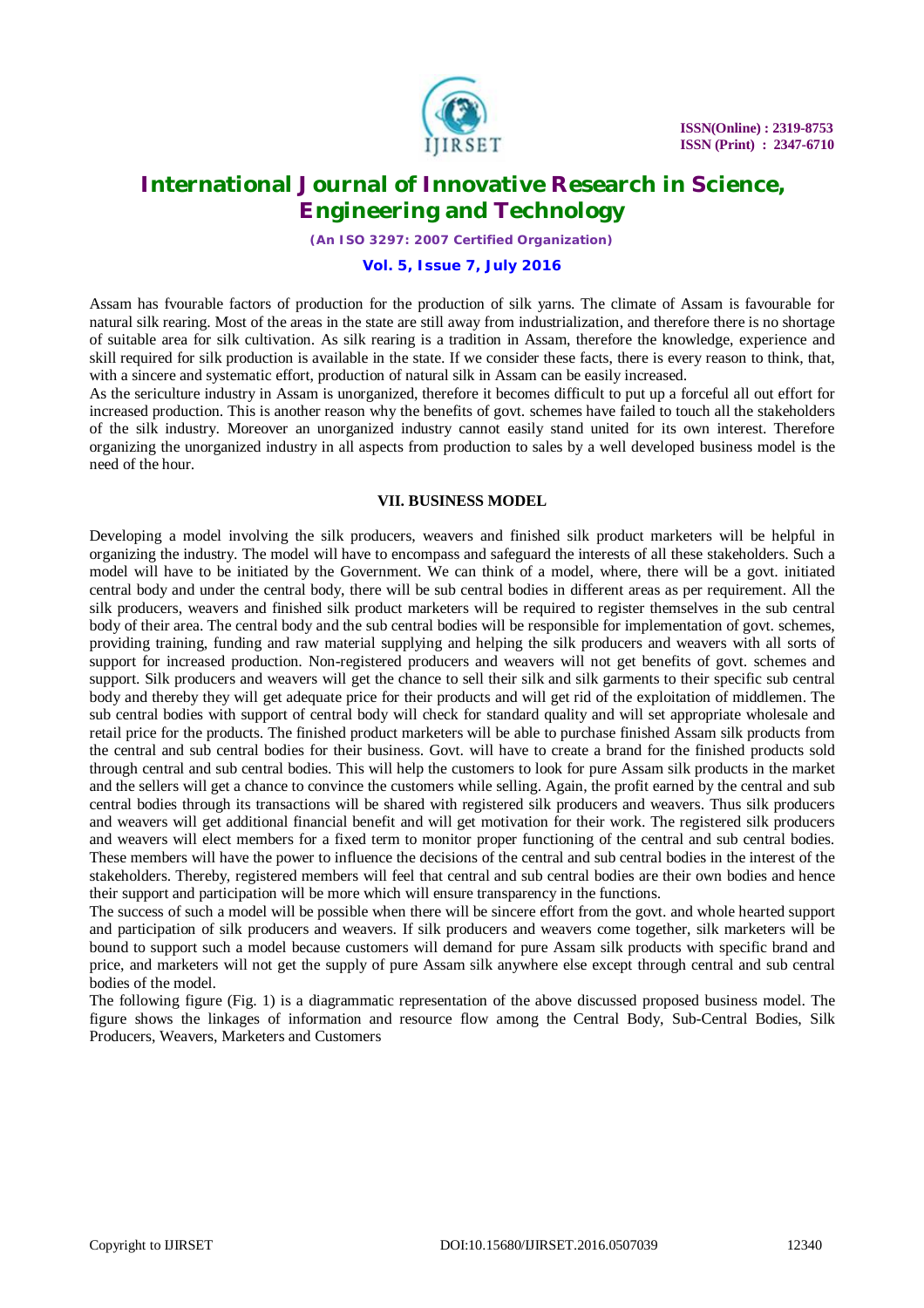

*(An ISO 3297: 2007 Certified Organization)*

**Vol. 5, Issue 7, July 2016**





#### **VII. CONCLUSION**

The natural silk industry of Assam is an indispensable part of the people of Assam, their culture and tradition. In spite of having a tradition of silk production and many govt. schemes, in the market of Assam silk, the supply is significantly less compared to demand which is the root cause of the problems of Assam silk market. Market related problems like threat of cheap imported yarns, traders selling garments made out of low priced blended yarns in the name of pure Assam silk etc. are depriving and demoralizing people who are honest and engaged in production, weaving and trading of Assam silk. Organizing the unorganized industry with a properly worked out business model can bring permanent